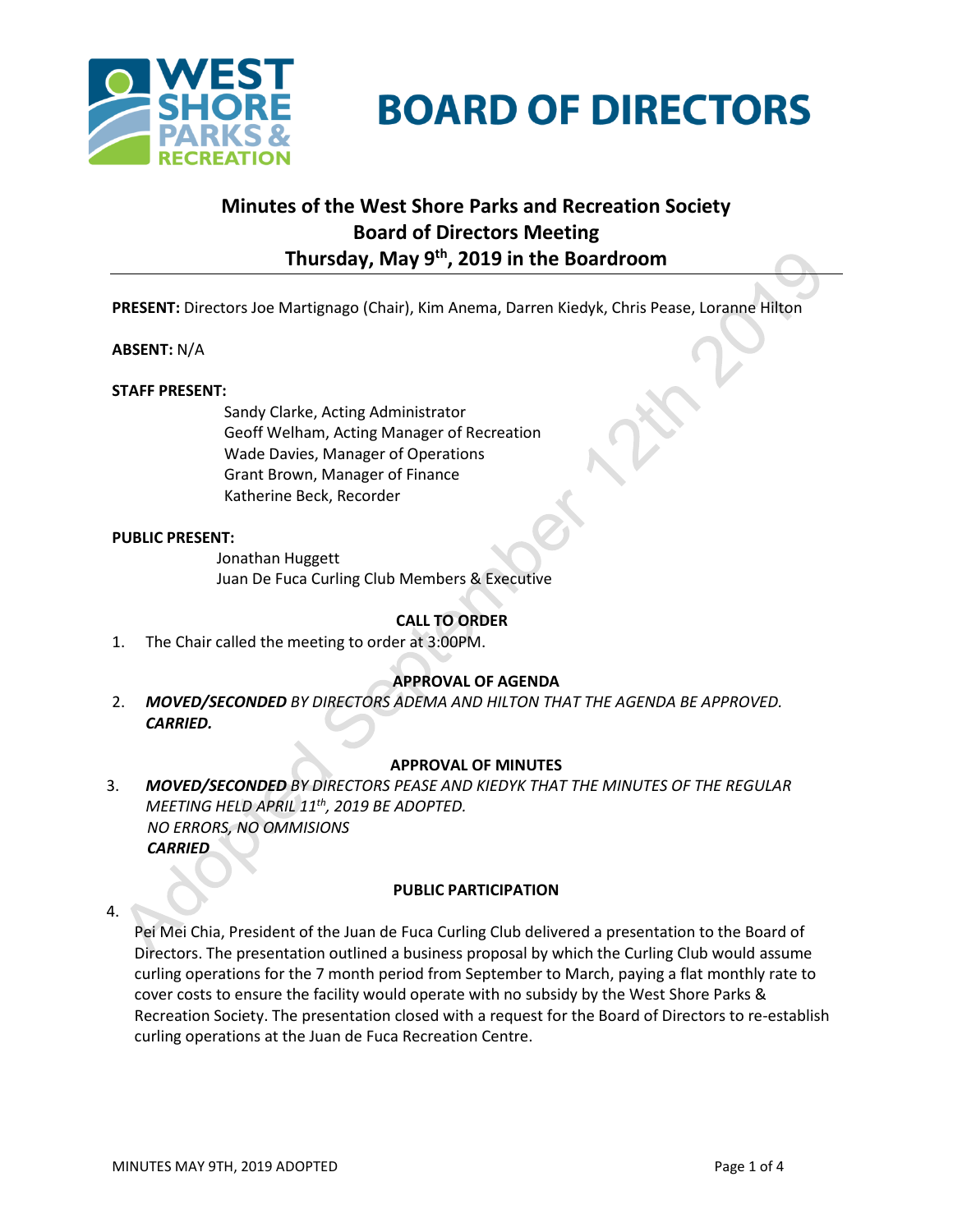The Chair thanked the JDF Curling Club for their detailed presentation. The Board will carefully review the request and corresponding documents, and provide a follow up to their decision at a special WSPR Board of Directors Meeting on Monday June 3rd at 3pm.

#### **CHAIRS REMARKS**

4. None

#### **STANDING COMMITTEES**

#### **5. a) Finance Committee Update**

*Sandy Clarke, Acting Administrator highlighted the following:* To date 4 member municipalities have approved the WSPR 2019 Operating budget. A resolution from Colwood City Council will be passed on Monday, May 13th.

#### **OLD BUSINESS**

6. N/A

#### **NEW BUSINESS**

#### 7. **a) AGM Prep**

*Sandy Clarke, Acting Administrator highlighted the following:*

Staff are currently working to finalize the WSPR 2018 Annual Report which will be published and circulated for the AGM. Staff will also provide a presentation at the AGM highlighting specific information from the report; review the financial statements for 2018; and confirm the Auditor for 2019. The chair will also provide an update on the year, and the consultant will give a presentation on his scope of work.

If needed, a regular Board of Director's meeting will immediately follow the AGM.

# **FOR INFORMATION**

#### **8. a) Administrator's Report**

*Sandy Clarke, Acting Administrator highlighted the following:*

WSPR had a strong first day of Spring/Summer 2019 registrations. There were over 2,600 in-person and telephone registrations and an additional 1,875 online transactions, for a total of 4,572 registrations completed in a single day. Total revenue for the day was \$316,070.

The finance team is undergoing staffing changes, with the payroll clerk moving out of province. The position has been posted and the successful candidate is our current accounts clerk, leaving that position vacant. A candidate for the accounts clerk position will be in place by the end of May. Recruitment has been completed for the full time Aquatic Programmer. The successful candidate comes to WSPR with over 15 years of progressive experience in Aquatics from the City of Burnaby.

The golf course had a very busy month of March with 2145 rounds played. This is the highest number of rounds played in March since 2008. We continue to offer the  $1<sup>st</sup>$  tee machine as a secondary payment option, which led to an additional 77 rounds paid this month.

As a continuation of our work to make our facilities as inclusive as possible, the family change room has been re-identified as a universal change room through updated signage. Research from UBC recommends the creation of gender-inclusive washrooms and change rooms as a simple but highly effective way to create safe, welcoming, and inclusive public spaces for all.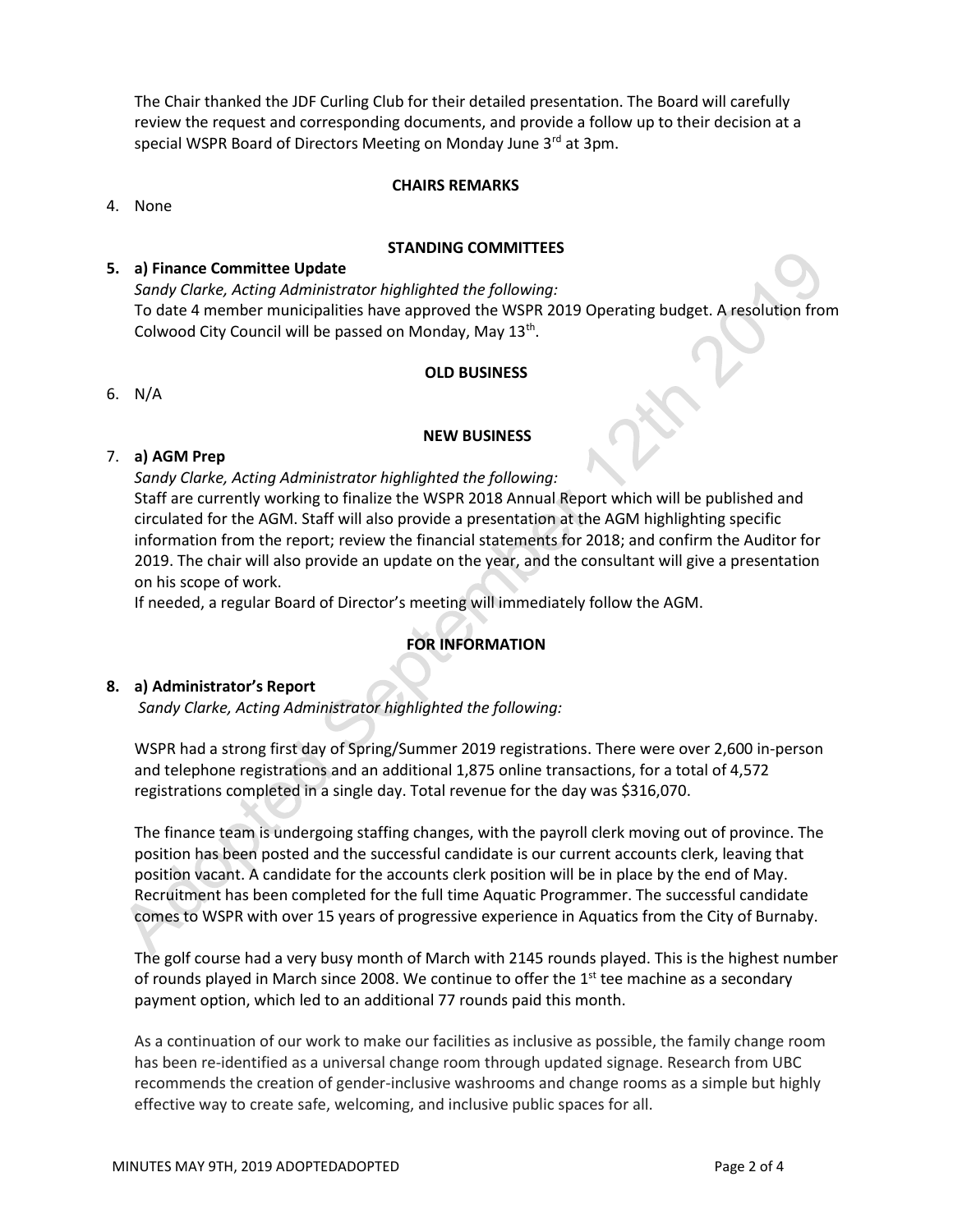Ice has been removed from the Q Centre arena in preparation for the Shamrocks lacrosse season. The addition of 4 large screens in the arena is underway, and was made possible from a partnership agreement between the Grizzlies and Shamrocks.

Quotes for roofing upgrades to the JDF Library and JDF Recreation Centre Multipurpose area are being gathered. We anticipate the work will be done in the next 4 months. The sewer project slated for Centennial Centre has started, with quotes received from Corix West Shore Environmental Services. Updates on this project will be provided as it proceeds.

We were pleased to received notification of funding from the Canada summer jobs program to support 18 of our summer positions, for a total grant of \$69,472. Following the first day of general registration for Spring/Summer programs was our first day of registration for Sept-June 2019-2020 childcare programs on April 17. This includes registration for both After School Care and Licensed 10 month preschool. Registration was extremely busy and highlights the demand for childcare programs and services on the West Shore.

WSPR was very pleased to receive notice that we are the recipients of a \$1 million grant to renovate portions of the upper JDF Recreation Centre for new childcare spaces. The funding was administered by UBCM and is part of the Provincial Governments initiative to create 22,000 licensed childcare spaces over the next 3 years. Staff will be submitting an application for an additional \$1 million dollars from the Ministry of Children and Family development to support the renovations. Staff have begun working to establish a timeline for when the new childcare spaces will open. The grant must be used within a 2 year timeframe.

Saturday April 27<sup>th</sup> WSPR hosted a large community event entitled "Family Fitness and Flavours - the colours of our community". The event included a community garage sale, free drop in for swimming and the weight room from 1:30-4 pm and a community festival of activities, entertainers, demonstrations, performers and food. This first time event was enjoyed by all in attendance.

Director Anema inquired about the following: Was the finance position an internal or external posting? Does WSPR gain revenue from advertising on the newly installed screens in the Q Centre? And how are funds for the roofing upgrades to the JDF Library allocated?

Acting Administrator Sandy Clarke responded as follows:

-The Accounts Receivable Clerk was posted Internally/Externally simultaneously.

-Advertising revenue generated from the screens in the Q Centre are allocated to repayment of the purchase amount. After the sign has been paid for, 20% of advertising revenue generated will be collected by WSPR.

-The cost of roofing upgrades to the JDF Library are reimbursed by the Library. WSPR acts as project manager for the work but is not responsible for any costs to the project.

The chair inquired about the following: What is the financial impact to changing the signage on the family changeroom? And with respect to the \$1Million dollar childcare grant, would it be possible to continue operating the curling lounge and receive this grant to create additional childcare spaces.

Acting Administrator Sandy Clarke responded as follows:

-There was a small cost to updating the change room signs, which was an expense drawn from the signage budget.